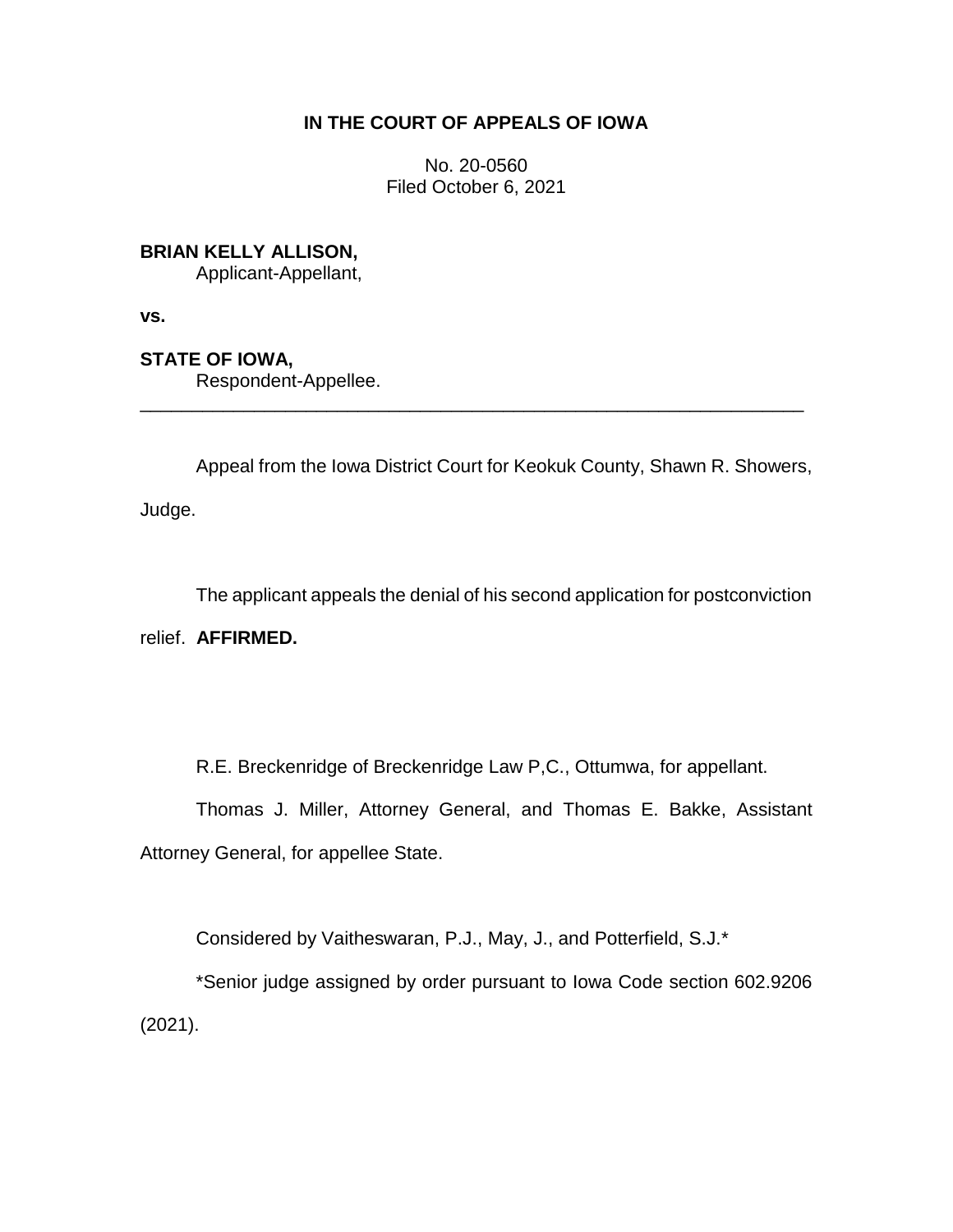## **POTTERFIELD, Senior Judge.**

Brian Allison appeals from the denial of his second application for postconviction relief (PCR). He argues (1) the district court wrongly concluded his first PCR appellate counsel did not provide ineffective assistance in declining to raise an issue on appeal and (2) the district court should have found a change in law about expert testimony and bolstering credibility rendered certain trial testimony inadmissible and warrants a new trial.

## **I. Background Facts and Proceedings.**

In 2010, Allison was charged by trial information with three counts of sexual abuse in the third degree. The abuse was alleged to involve Allison's stepdaughter, C.N., and to have occurred between 2003 and December 2007.

Allison's criminal trial took place in 2011. With the delay in reporting, there was no physical evidence to support C.N.'s allegations, but she testified as to four specific instances of abuse she remembered. Allison testified in his own defense and denied C.N.'s allegations. He claimed C.N. fabricated the abuse at her mother's behest as part of a custody dispute involving Allison's and the mother's biological child. The jury convicted Allison of all three counts. He appealed, and a panel of this court affirmed the judgment and sentences. *See State v. Allison*, No. 11-0774, 2012 WL 2819324, at \*6 (Iowa Ct. App. July 11, 2012). Procedendo issued on September 6, 2012.

Allison filed his first application for PCR in 2013. The district court denied his application, and this court affirmed. *See Allison v. State*, No. 14-0925, 2015 WL 5278968, at \*2 (Iowa Ct. App. Sept. 10, 2015).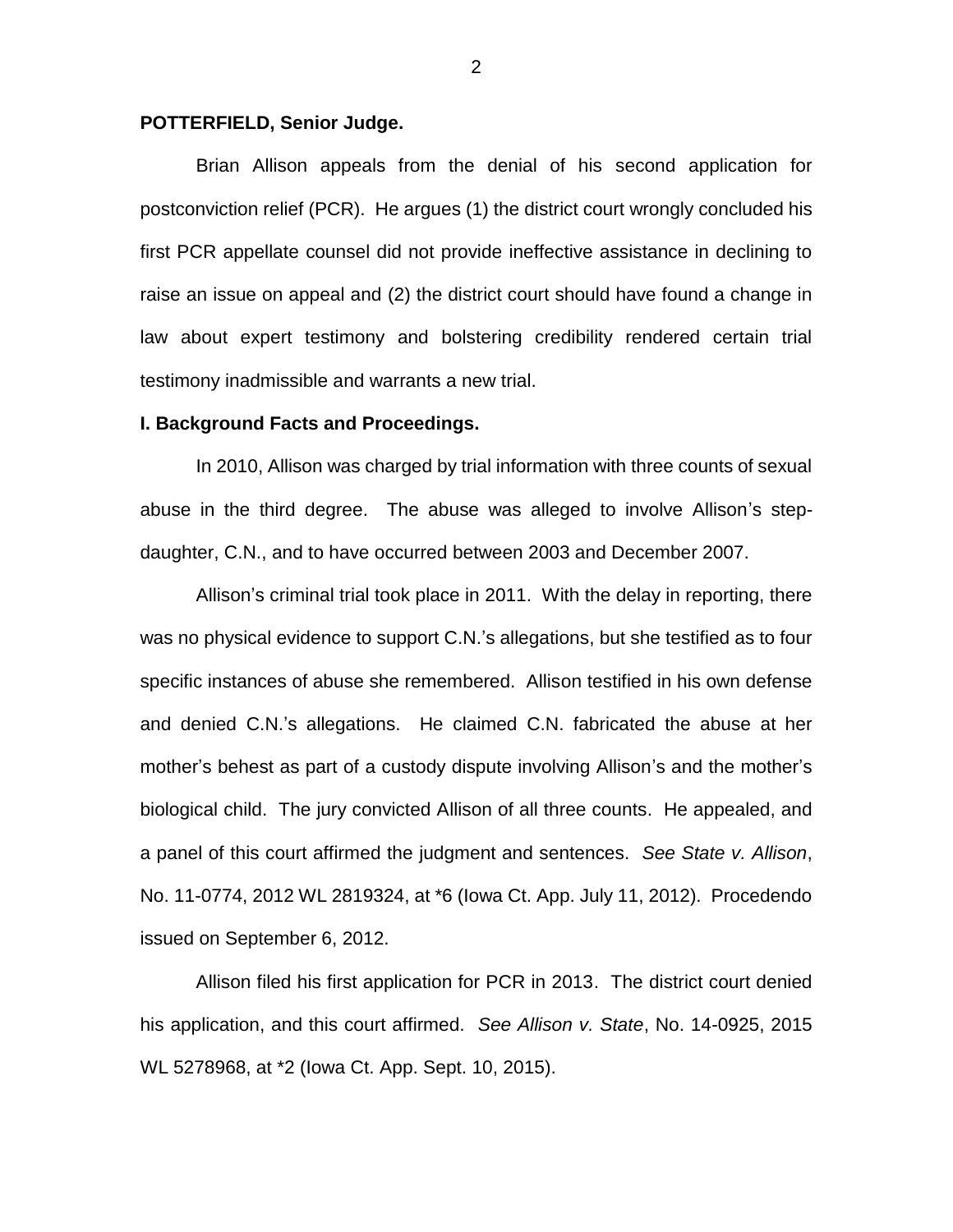Allison filed his second application for PCR on November 5, 2015—outside the three-year window for timely applications. In his second application, Allison claimed he received ineffective assistance from PCR counsel. The district court concluded Allison's allegation his first PCR counsel was ineffective did not supply a "ground of fact" to avoid the three-year time bar, and the court dismissed Allison's second application as untimely. A panel of this court affirmed. *Allison v. State*, No. 16-0764, 2017 WL 706330, at \*2 (Iowa Ct. App. Feb. 22, 2017). On further review, the Iowa Supreme Court abrogated prior case law and held

that where a PCR petition alleging ineffective assistance of trial counsel has been timely filed per [Iowa Code] section 822.3 [(2015)] and there is a successive PCR petition alleging postconviction counsel was ineffective in presenting the ineffective-assistance-oftrial-counsel claim, the timing of the filing of the second PCR petition relates back to the timing of the filing of the original PCR petition for purposes of Iowa Code section 822.3 if the successive PCR petition is filed promptly after the conclusion of the first PCR action.

*Allison v. State*, 914 N.W.2d 866, 891 (Iowa 2018). Based on the application of the newly announced relation-back doctrine, the court concluded Allison's second petition was not time-barred, and the court remanded the case for further proceedings on the merits of Allison's claims. *Id.* at 891, 893.

In February 2020, the district court held a hearing on the merits of Allison's second PCR application. The court issued a written ruling denying Allison's second application on the merits. Allison appeals.

## **II. Standard of Review.**

"We normally review postconviction proceedings for errors at law." *Castro v. State*, 795 N.W.2d 789, 792 (Iowa 2011). But "[a]pplications for [PCR] that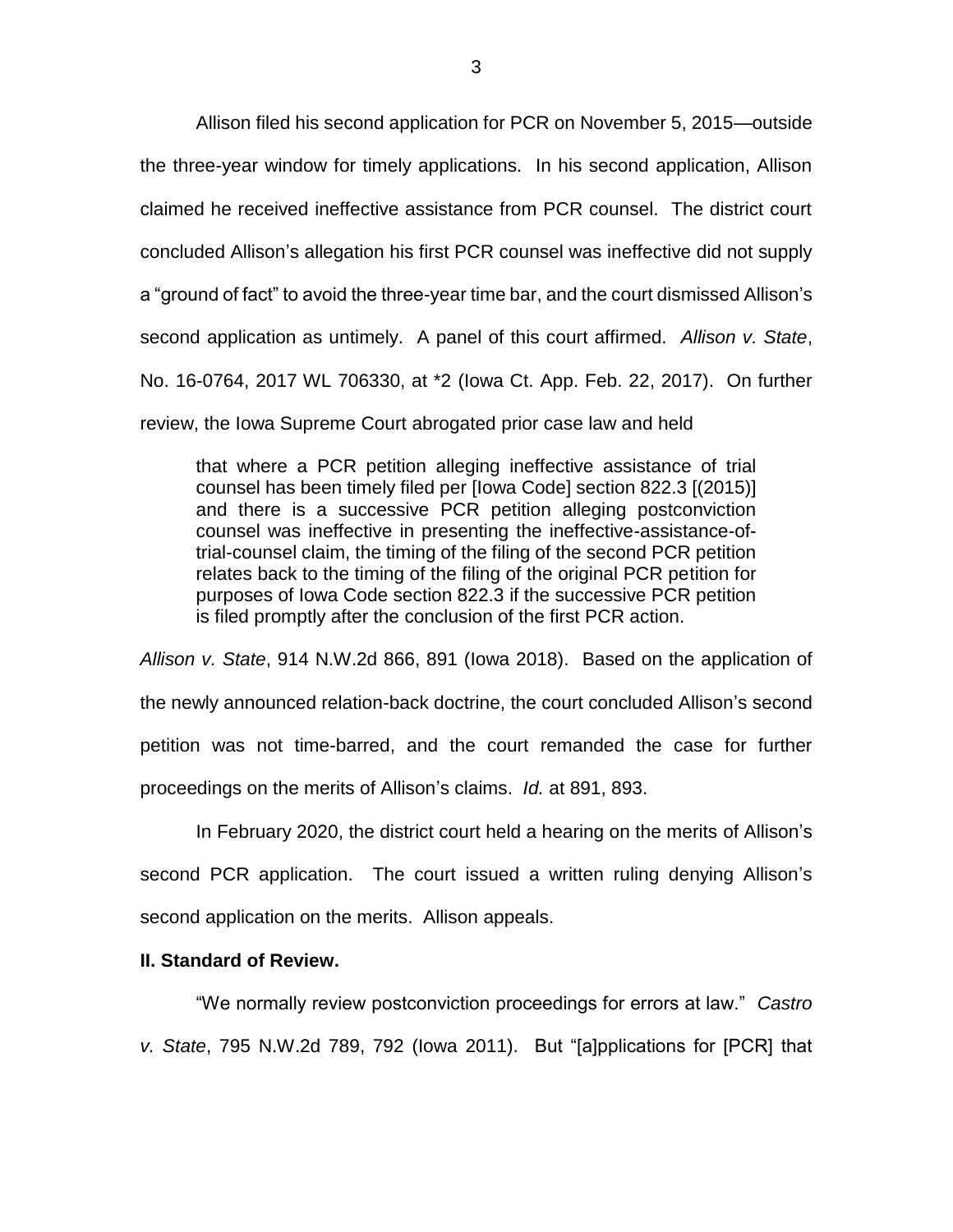allege ineffective assistance of counsel . . . raise a constitutional claim," so we review those de novo. *Id.* 

## **III. Discussion.**

 $\overline{a}$ 

**A. Whether first PCR appellate counsel provided ineffective assistance.**

Bart Little testified on behalf of the State at Allison's underlying criminal trial, stating he was working on a racecar at Allison's house one afternoon when he ran out of welding wire. He went into the house and yelled for Allison, who responded by shouting back; Little followed the noise. Little opened the door to what he realized was a bedroom and saw Allison and C.N. "laying in the bed" with a blanket over them. Allison got up, and he was wearing only boxers. C.N. was wearing a "low cut" top and "really short shorts." Allison told Little he was helping C.N. with her algebra homework; nothing else was said about the incident, and Little went back to welding after Allison located more welding wire. At trial, Allison was asked about the day Little spoke of and testified he had no memory of it. Additionally, none of the four specific instances of sexual abuse C.N. testified to involved Little walking into the bedroom.

In his first application for PCR, Allison alleged his trial counsel provided ineffective assistance<sup>1</sup> by not raising the issue that Little allegedly had an illegal sexual relationship with Allison's fourteen-year-old biological daughter—not C.N.

<sup>&</sup>lt;sup>1</sup> When raising a claim of ineffective assistance, an applicant "must prove by a preponderance of the evidence: (1) . . . counsel failed to perform an essential duty, and (2) prejudice resulted." *See State v. Brubaker*, 805 N.W.2d 164, 171 (Iowa 2011).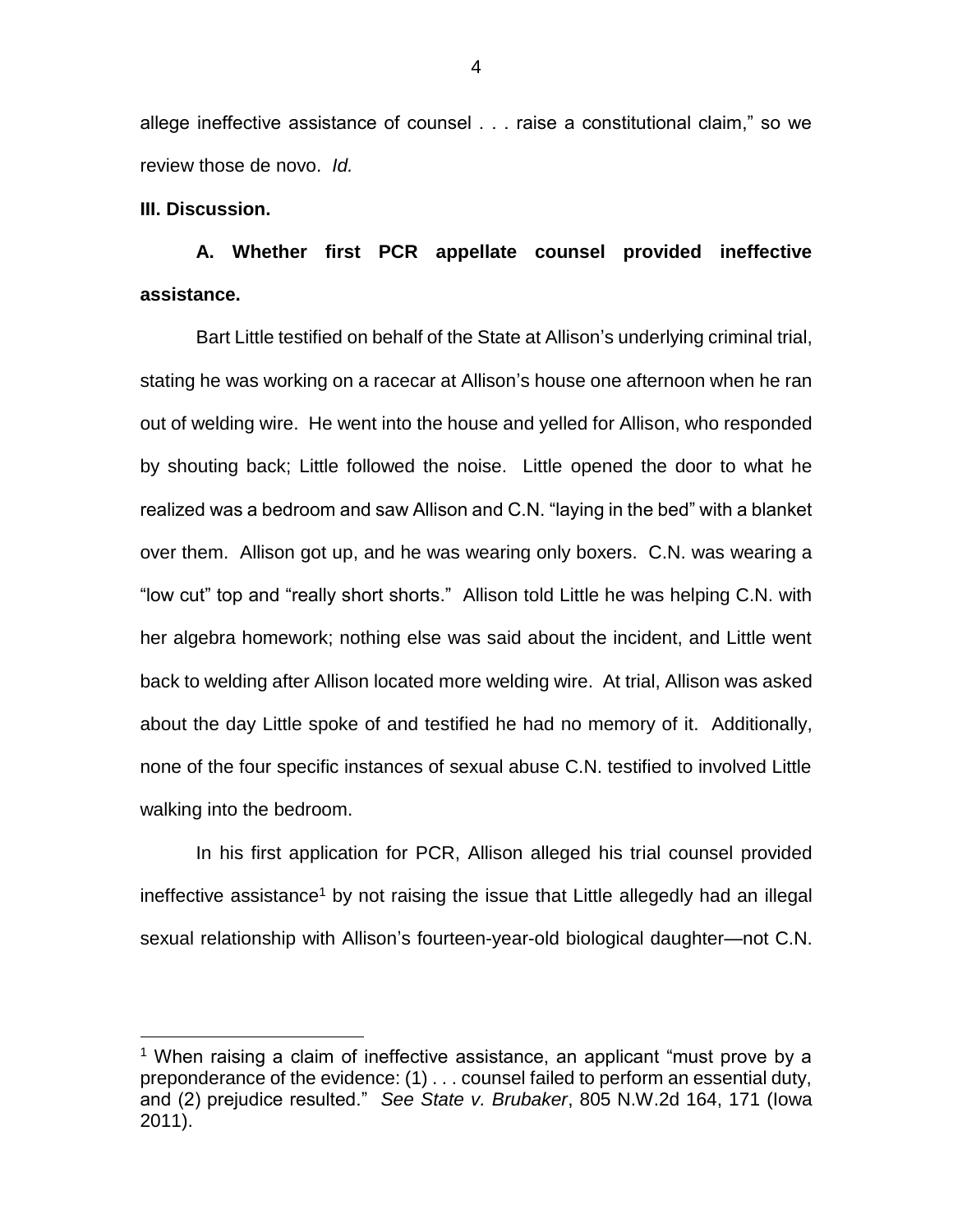Allison claimed this alleged sexual abuse on the part of Little gave Little a motive

to lie about Allison<sup>2</sup> so telling the jury about it would discredit Little's testimony.

Allison's trial counsel was called to testify at the PCR hearing. When asked

why he did not cross-examine Little about the allegation he perpetrated sexual

abuse, trial counsel responded:

[F]irst of all, [C.N.] didn't recall the incident [of Little walking into the room] I don't believe but certainly never said anything which would have been any type of sexual activity would have occurred during this incident. And as a matter of being persuasive, you don't try to find battles if you don't need them. As I recall Mr. Little said that it was known beforehand he was going to be coming over, that when he got there, he didn't find anything which he thought something bad was going on. He certainly didn't alert anybody that he thought something inappropriate was going on, and he basically just once he found them went and did the work that he was going to do. And it was a situation where nobody was saying anything inappropriate had actually happened.

So the question becomes if you're saying that a victim in the case is not credible or unbelievable or just flat out lying, do you try to say and here's somebody else who's not—who is not telling the truth or lying and he has an entirely separate reason for doing it, or do you just basically say it doesn't make any difference because nobody is saying anything inappropriate happened. And so my strategic decision in not trying to directly impeach him was basically that it doesn't make any difference, because nobody's saying that it has anything to do with the actual allegations.

At the PCR hearing, trial counsel also testified that he remembered neither C.N.

nor Allison had any memory of the day about which Little testified and so he used

that to Allison's advantage during closing argument. In fact, at the underlying

criminal trial, trial counsel argued during closing:

 $\overline{a}$ 

The State thinks it's a big thing that he was in bed with his daughter. When he was asked about it, could it have happened? Sure. She would be in bed with me. Sure. Well, do you remember

 $2$  At his first PCR hearing, Allison testified, "I mean, I know he lied about it, but I believe that the reason why he did that was to get me put away so that I wouldn't pressure my daughter into reporting it."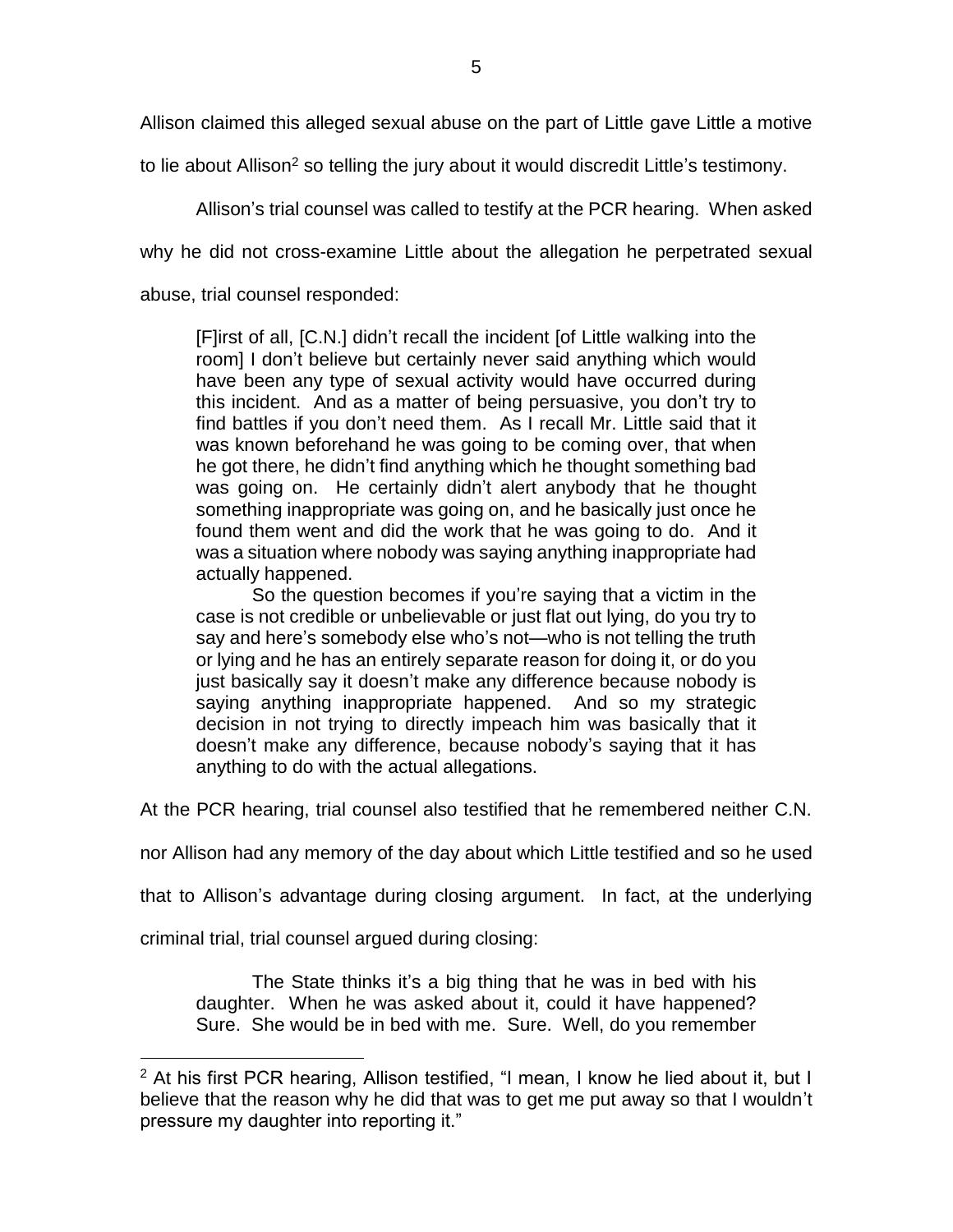when he came in? No. Do you know why? Because it's meaningless because there's no reason to remember it because it meant nothing. Also remember that's something that was not mentioned by [C.N.] as being anything which had to do with any kind of sexual content. She didn't say, oh, and he was about to have sex with me or had sex with me, and then Mr. Little walked in. He didn't remember it because it's meaningless.

The PCR court concluded Allison's trial counsel did not breach an essential duty in not trying to discredit Little because trial counsel's "tactical decision about his cross-examination of Mr. Little was reasonable, and does not fall below the standard of a reasonably competent attorney."

On appeal from his first PCR application, Allison's counsel did not challenge the PCR court's ruling on the issue. In his second PCR application, Allison challenged that decision, asserting his first PCR appellate counsel provided ineffective assistance in failing to challenge the PCR court's ruling as to whether his trial counsel provided ineffective assistance regarding Little's testimony.

The second PCR court also ruled against Allison, finding he could not establish he was prejudiced by first PCR appellate counsel's decision not to challenge the PCR court's ruling on appeal. Here on appeal, Allison challenges that ruling.

Technically, the claim before us is that first PCR appellate counsel had a duty to challenge the PCR court's conclusion that trial counsel was not ineffective. Implicit in the claim is that appellate PCR counsel would have been successful if counsel had raised the issue on appeal. *See Brubaker*, 805 N.W.2d at 171 ("We will not find counsel incompetent for failing to pursue a meritless issue."). So this ultimately boils down to another attempt by Allison to convince us his trial counsel breached an essential duty in failing to discredit Little with allegations of sexual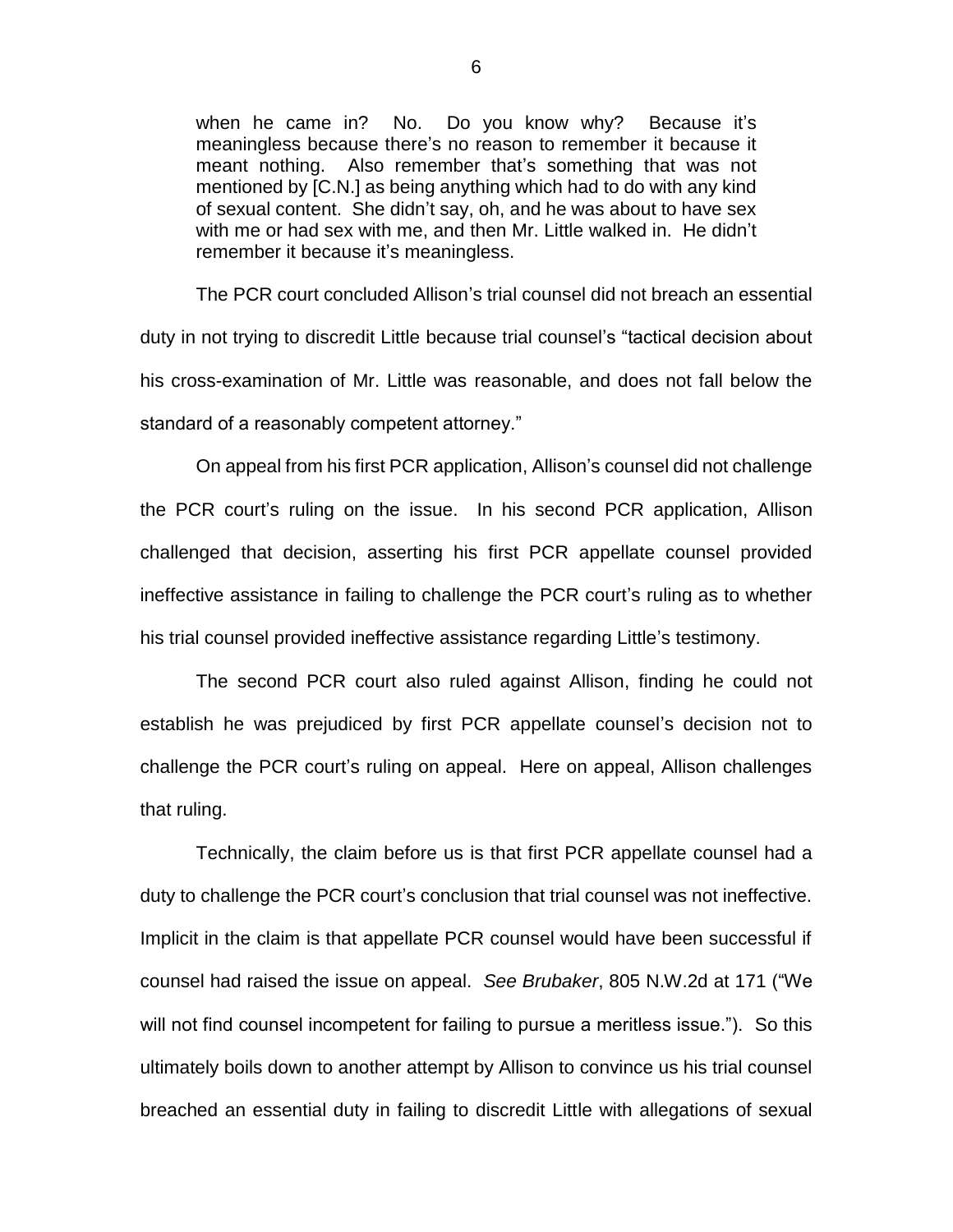abuse and that this failure prejudiced Allison at his criminal trial. Like the first and second PCR courts, we conclude Allison cannot meet his burden.

We acknowledge and agree with Allison's contention that trial counsel's claim he made a strategic decision not to raise the issue of Little's alleged sexual abuse does not prevent us from finding counsel breached an essential duty. *See State v. Ondayog*, 722 N.W.2d 778, 786 (Iowa 2006) ("The fact that a particular decision was made for tactical reasons does not, however, automatically immunize the decision from a Sixth Amendment challenge. That decision must still satisfy the ultimate test: 'whether under the entire record and totality of the circumstances" counsel performed competently.'"). We must determine whether counsel's decision not to discredit Little was "justifiable" and "reasonable." *See Anfinson v. State*, 758 N.W.2d 496, 501 (Iowa 2008) ("The real issue is not whether defense counsel's actions were successful, but whether they were 'justifiable.'" (citation omitted)); *Ondayog*, 722 N.W.2d at 786 ("In other words, 'we will not reverse where counsel has made a reasonable decision concerning trial tactics and strategy, even if such judgments ultimately fail.'" (citation omitted)). And we find counsel's decision justifiable and reasonable. As the second PCR court noted, "Bart Little's testimony did not convict Brian Allison." Little did not testify as to any sexual abuse. And his testimony was called into question when neither C.N. nor Allison remembered the event about which he testified—a fact trial counsel pointed out in closing arguments. Because Little's testimony did not implicate Allison in any crime, it was a reasonable choice to focus on painting C.N. alone as unreliable or dishonest—rather than taking a "shotgun" approach and challenging the credibility of multiple witnesses and possibly confusing the issues in front of the jury. Trial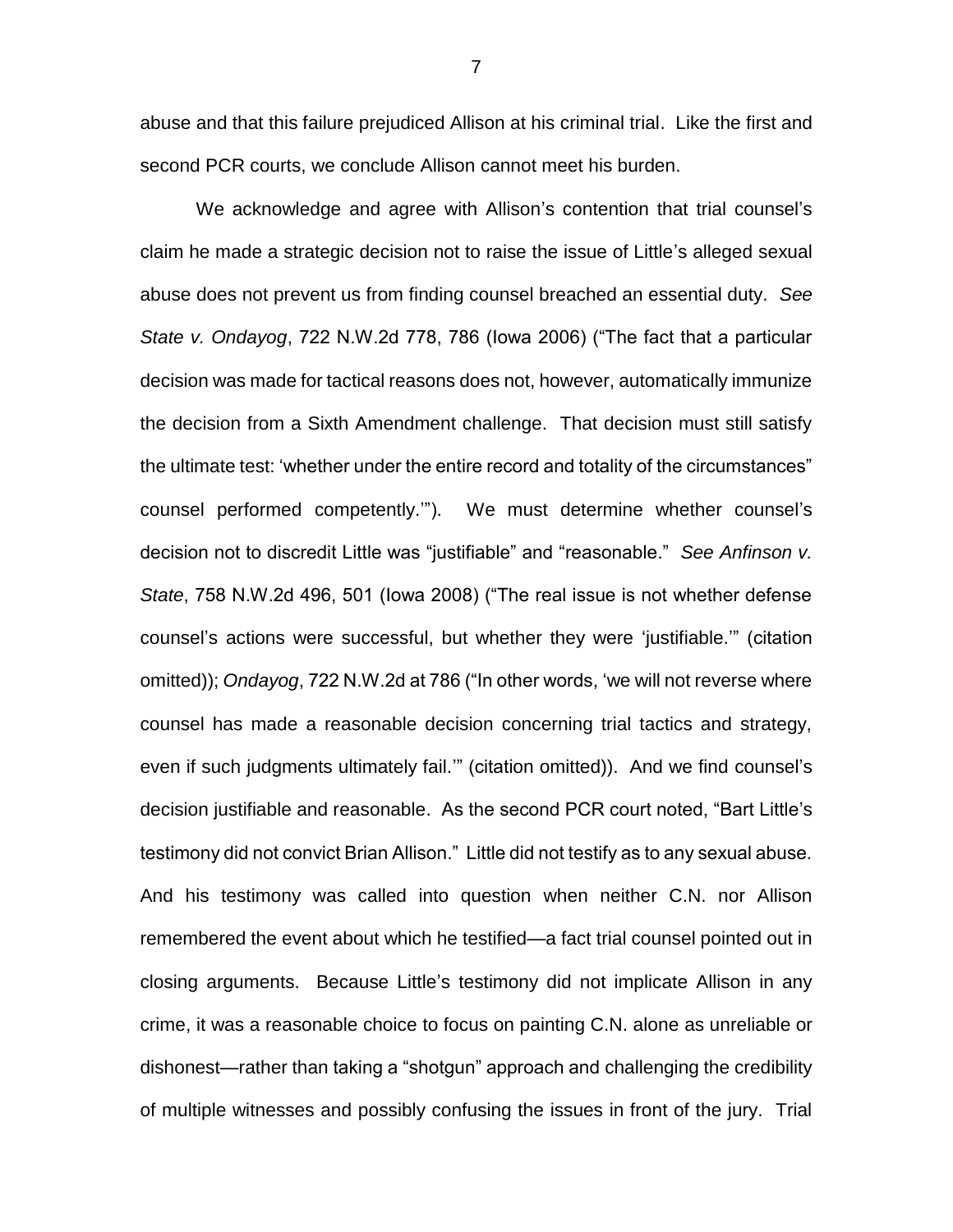counsel did not breach an essential duty in making the justifiable decision not to discredit Little. So Allison's first PCR appellate counsel did not have a duty to challenge the PCR court's ruling on appeal.

## **B. Law Regarding Expert Testimony.**

Allison maintains the district court should have found a claimed change in law about expert testimony and bolstering credibility rendered certain trial testimony inadmissible and warrants a new trial. Allison focuses on *State v. Dudley*, 856 N.W.2d 668 (Iowa 2014), and its progeny.

This claim fails because *Dudley* does not create a new ground of law. As explained in *Dudley*, the supreme court held in 1986 that an expert could express opinions "on matters that explain relevant mental and psychological symptoms presented in sexually abused children," while also acknowledging that "most courts reject expert testimony that either directly or indirectly renders an opinion on the credibility of truthfulness of a witness." 856 N.W.2d at 676 (quoting *State v. Myers*, 382 N.W.2d 91, 97 (Iowa 1986)). *Myers* was "consistently followed . . . in our subsequent case law." *Id*. And the *Dudley* court found "no reason to overturn this well-settled Iowa law prohibiting an expert witness from commenting on the credibility of a victim in a criminal sex abuse proceeding." *Id.* Thus, in *Dudley*, the court did nothing more than "reaffirm[] that [it is] committed to the legal principle that an expert witness cannot give testimony that directly or indirectly comments on the child's credibility." *Id.* at 677; *see also Garcia v. State*, No. 15-2196, 2016 WL 4382575, at \*1 (Iowa Ct. App. Aug. 17, 2016) (affirming district court's summary dismissal of PCR application, which noted "*Dudley* did not constitute new law").

8